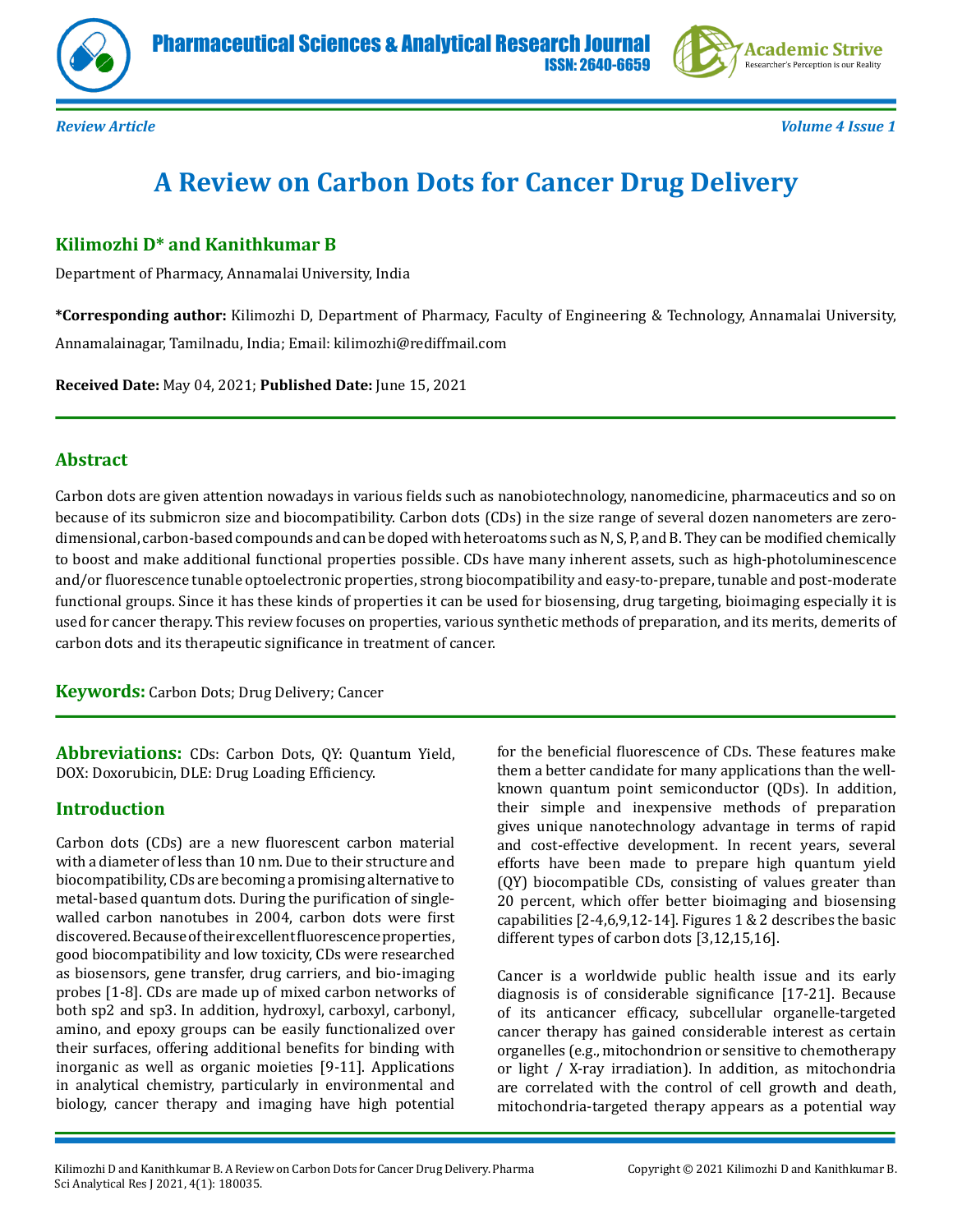# Pharmaceutical Sciences & Analytical Research Journal

to enhance anticancer therapy [22,23]. Selective staining of cancer cells is an important goal in cancer research as it enables direct investigation of cell biology and therapeutic treatment results [23,24]. Several scientific studies have been undertaken to refine biochemical compounds that can precisely mark cancer cells and target them. Fluorescent dyes have been used widely as cell labelling agents, but

achieving cell specificity and biocompatibility is a major difficulty for fluorescent dyes and nanoparticles. Fluorescent markers have been updated with recognition components and ligands to bind to cell surface receptors in order to achieve cell targetability. For visually observing FR and thus detecting cancer cells, fluorescent nanoparticles are predictable [23,25,26].





In the last few years, significant efforts have been made to manipulate, design, synthesis and produce well-organized drug carriers for passive and active drug delivery, including micro particles, nanoparticles (NPs), nanofibers, carbon dots, etc. These carriers released the therapeutic agents after administration based on their characteristics in the exact portion of the tissues, organs, or even the inside of the cell. However, in physiological media and unspecific contact with biomatter, the CDs have low colloidal stability and need to change surface functionalities to promote active nuclear

entry. In addition, the inherent toxicity of CDs-containing heavy metal ions restricts their application to a wider clinical environment [7]. This review focuses on various properties and synthesize methods of carbon dots and emphasized on its therapeutic use to treat cancer.

#### **Ideal Properties of CDs**

- a) CDs have good water solubility and chemical stability.
- b) It has good photo bleaching resistance.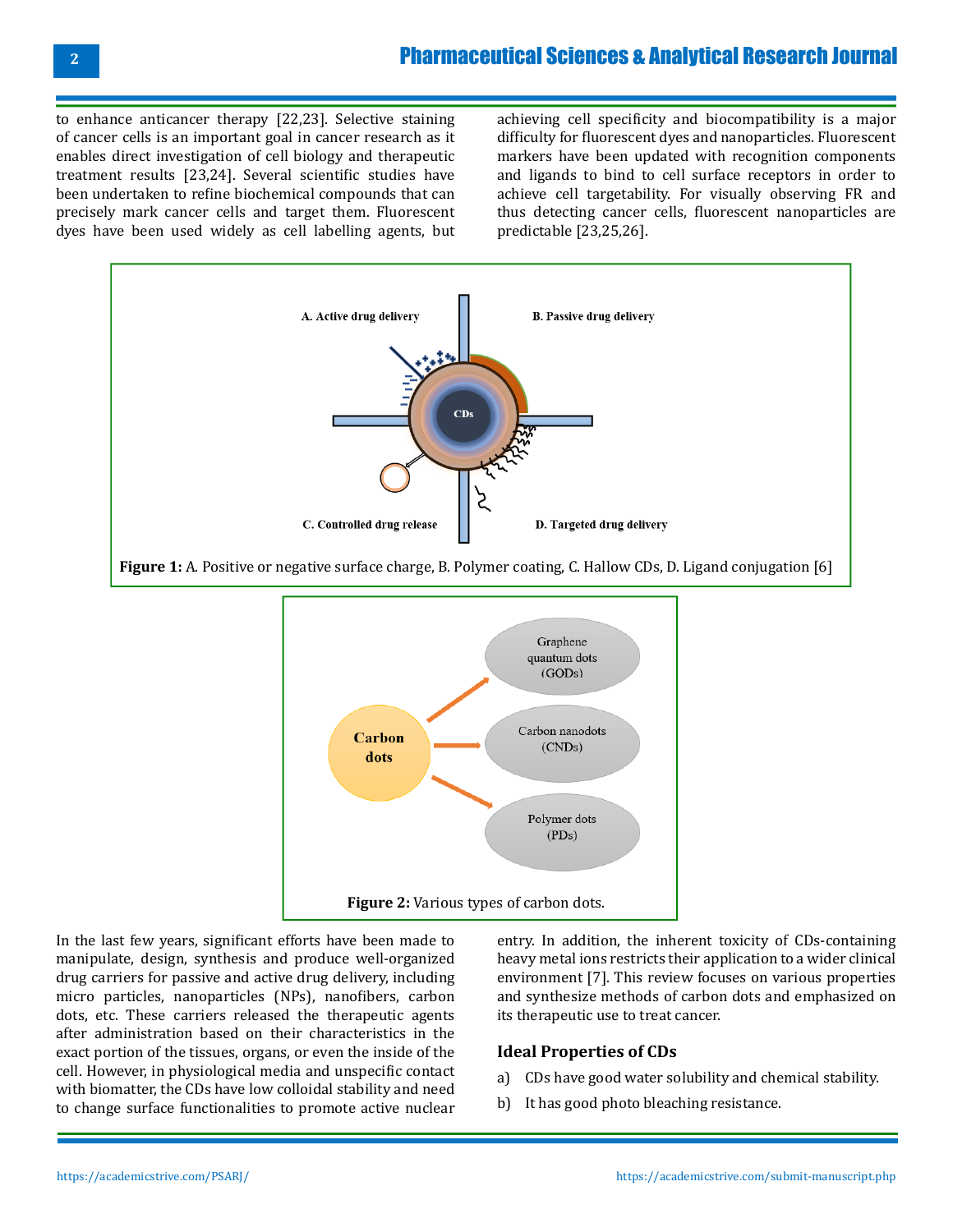- c) Ease of large-scale preparation and surface functionalization.
- d) It inherits the excellent optical properties of traditional semiconductor quantum dots [5,9,12,15,27-29].
- e) It has excellent biocompatibility and non-blinking character [2,3,8,13,15,30,31].
- f) It has high photo stability and low molecular weight [3,30].
- g) CDs with a size of 10 nm, low to no cytotoxicity [3,11,32].
- h) It has high quantum yield and chemical inertness [3,5,15,27].
- i) It has good surface activity and enhanced cellular uptake [19,33].

# **Synthetic Methods**

Synthetic methods for CDs are mostly divided into two categories: "top-down" and "bottom-up." In top-down process, the macromolecule is dispersed or destroyed into smaller CDs with graphite material as sources of carbon while the polymerization and carbonization of a number of smaller molecules into CDs with organic molecules as sources of carbon is the bottom-up process. Figure 3 shows the various synthetic methods [2,9,34,35].

#### **Arc Discharge Method**

Arc discharge is the electrical breakdown of a gas with anode and cathode electrodes to produce plasma using electrical current. The anode is filled with carbon precursors and started to generate plasma at a high temperature of almost 4000 K with an arc current under a gas medium. The carbon vapour then aggregated toward the cathode in the gas and cooled down.

#### **Laser Ablation Method**

An effective laser pulse is easy to heat and evaporate to a plasma-state in order to irradiates the object surface into a hot and high-pression thermodynamic state in which the vapour crystallises to form nanoparticles.

### **Chemical Oxidation**

Chemical oxidation methods generally use strong oxidants such as concentrated acids in order to provide an oxidative atmosphere for the treatment of a number of carbon precursors. Using different carbon precursors, such as single-walled CNTs, graphite, and multi-walled CNTs. Tao et al. prepared carbon dots through this technique. As H2SO4 and HNO3 have been used as the oxidising agent, and it should be noted that the resulting CDs from various precursors exhibited similar distributions of size, structure, composition, PL properties.



### **Hydrothermal/Solvothermal Treatment**

In order to form the reaction catalyst, small organic molecules and/or polymers are dissolved in water or organic solvent and then transferred to a Teflon-lined autoclave of stainless

steel. Organic molecules and/or polymers have fused to form carbon seeding cores at relatively high temperatures and then grown into CDs with a particle size of less than 10 nm.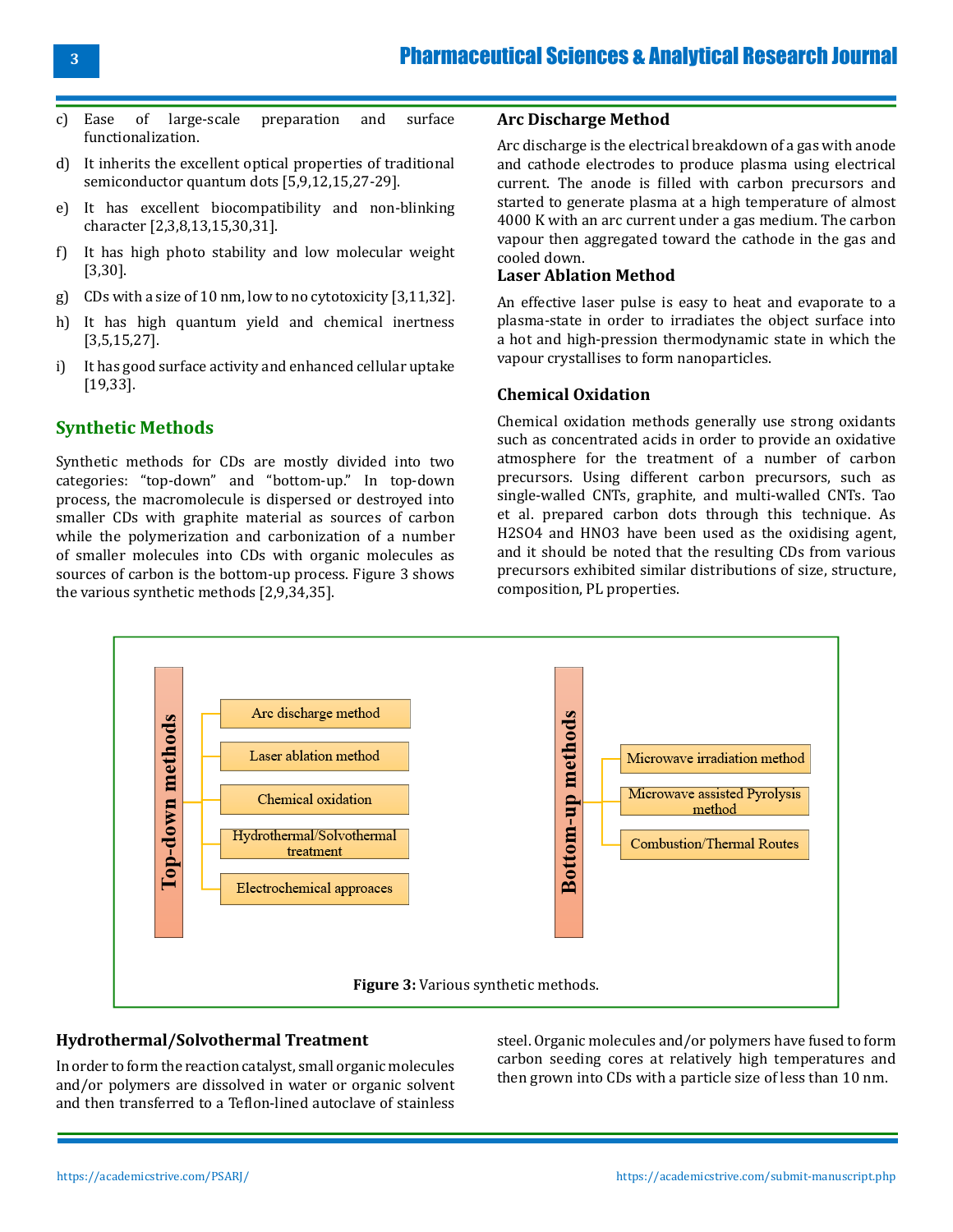#### **Electrochemical Approaches**

Three electrodes are used in a standard electrochemical synthesis setup: a carbon precursor acts as the working electrode, while the counter and reference electrode are the other two electrodes. It is possible to use different carbon precursors and adjust the experimental setup for better results.

#### **Microwave Irradiation Method**

There are three major stages of N-doped Carbon Dots (CD) preparation: polymerization, carbonization and dehydration by microwave radiation. The organic amine-rich precursors were paired with general sonication and the intermolecular

and intermolecular dehydration of the cross-linked cluster was carried out for 10 min at 1600°C. This biological clusters have a high QY, similar to heavily blue fluorescent fluorescence dyes associated with the rich amine bonds. These amine bonds were hydrolysed at 200°C and to produce a carbon centre, a part of the organic groups was eventually carbonised. As certain fluorescence groups were depleted during the carbonization stage, the QY of these materials was reduced. In the carbon centre, more fluorescence groups can be carbonised as the heating time is increased, and the QY decreases further. Table 1 shows the advantages and disadvantages of various synthetic methods.

| <b>Methods</b>                          | <b>Advantages</b>                                                                                     | <b>Disadvantages</b>                                                      | <b>References</b> |
|-----------------------------------------|-------------------------------------------------------------------------------------------------------|---------------------------------------------------------------------------|-------------------|
| Arc discharge method                    | Large particle size distribution, Good<br>water solubility                                            | Presence of impurities, High cost of<br>equipment                         | [6, 15, 35]       |
| Laser ablation method                   | Narrow size distribution, Good<br>fluorescence characteristics, particles<br>with different size      | Complex operation,<br>High cost,<br>low yield                             | [6, 12, 35]       |
| Electrochemical<br>Approaches           | Greater product yield, Low cost                                                                       | Difficult purification process, doping<br>with heteroatoms is hard        | [6, 35]           |
| Chemical oxidation                      | Greater QY, Large-scale production, low<br>cost of equipment                                          | Using toxic reagents, Complex<br>process, prolonged synthesis<br>duration | [6, 9, 12, 35]    |
| Hydrothermal/<br>Solvothermal treatment | Homogenous size, Greater QY,<br>Consuming low energy, Cheap<br>instrumentation, Greater product yield | Prolonged synthesis duration                                              | [6, 12]           |
| Microwave irradiation<br>method         | Energy efficient, Environment friendly,<br>Low reaction time                                          | Reduced solvent usage, limited<br>pressure of the system                  | [6, 9, 12]        |
| Microwave assisted<br>pyrolysis Method  | Low reaction time, Greater product<br>yield, Rapid synthesis, Eco-friendly                            | Difficult to scale up due to uneven<br>heating, Broad size distribution   | [6, 9, 12]        |
| Combustion/Thermal<br>Routes            | Feasible scale up production, Low cost,<br>Eco-friendly                                               | Long synthesis duration                                                   | $[12]$            |

**Table 1:** Advantages and disadvantages of various synthetic methods.

#### **Microwave Assisted Pyrolysis Method**

The combination of polyethylene glycol (PEG200) and saccharide (glucose, fructose, etc) in water forms a transparent solution for carbon dot synthesis, followed by microwave heating. The CQDs obtained showed excitation dependent PL characteristics.

#### **Combustion/Thermal Routes**

For example, citric acid combustion followed by carboxyl groups functionalization through conjugation under high temperature of acetic acid moieties. The CDs obtained had a uniform particle size of 8.5 nm and the surface of the carbon dots had rich carboxyl groups. Such moieties containing oxygen would facilitate the adsorption of water molecules, which is beneficial in an aqueous solution for the electrocatalytic process.

# **Carbon Dots for Cancer Therapy**

Some chemotherapeutic drugs have systemic toxicity and serious side effects, including weak pharmacokinetic profiles, contributing to many drawbacks associated with them. Therefore, it becomes a challenge to develop drug carriers for selective drug delivery without systemic cytotoxicity. Nanomaterial applications based on CDs in cancer therapy have been identified in different studies. CDs containing solid lipid nanoparticles, polymer nanoparticles, Liposomes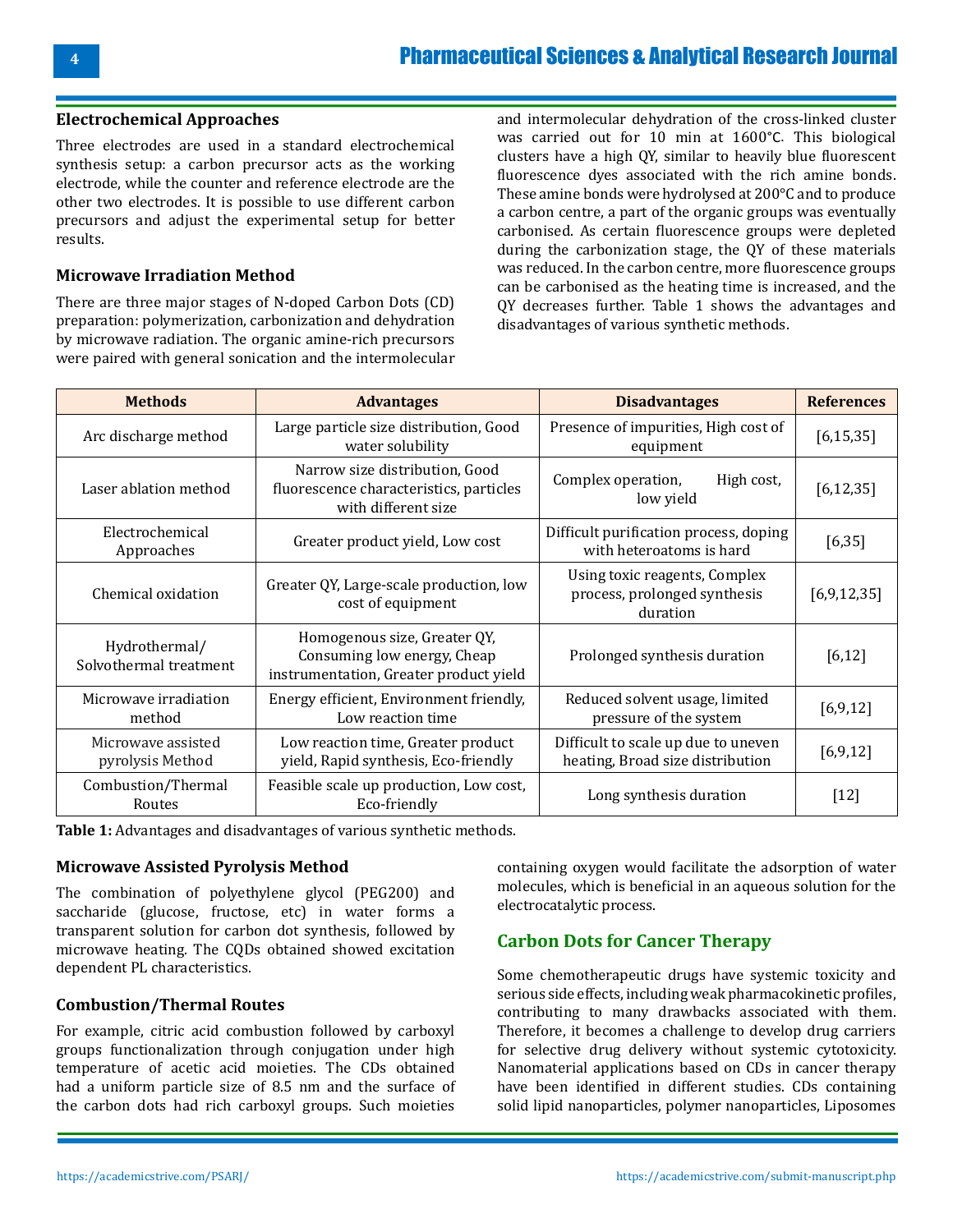and other therapeutic carriers shall be changed in ligands for cancer care [6,36-47].

To improve anticancer drug delivery, Feng et al. created pH/ redox dual-responsive carbon dots. The authors combined an ensemble of compounds that were placed on CDs prepared using citric acid and diethylenetriamine under a nitrogen atmosphere at 170°C for 3 hours. Carbon dots with Arg-Gly-Asp (RGD) peptide as a targeting ligand, cisplatin (IV) as a prodrug and methoxy poly (ethylene glycol) (mPEG) as passivation for immune system inhibition were established, In the tumour area, these CDs (CDs-RGD-Pt(IV)-PEG) undergo decomposition of PEG due to hydrolysis of the benzoic-imine bond at pH 6.8. Consequently, the RGD peptide is deshielded, inducing an enhanced affinity towards the integrin  $\alpha \nu \beta 3$ receptor. After CDs-RGD-Pt (IV) enters the cell membrane, the cisplatin (IV) prodrug is converted to cisplatin, which binds to the nucleus' DNA and kills the cancer cell [3].

Zheng, et al. prepared hollow CDs using solvothermal reaction from bovine serum albumin. The obtained hallow carbon dots were 6.8 nm in diameter and had a quantum yield of 7%. Their bright photoluminescence ensures that it is easy to use cellular images. Structure and composition studies indicate that there is a hollow structure in the hallow carbon dots. HCDs are used as doxorubicin (DOX) delivery systems with a pore size of 2 nm. The pH-controlled release of the DOX- hallow carbon dot drug delivery system is easily absorbed by cells. The experimental findings found that an advanced carrier has better therapeutic effectiveness in the microenvironment of the tumour than in other parts of the body. The multifunctional HCDs prepared here demonstrate ability for use in both cancer therapy and cell imaging, owing to their special nanostructure and photoluminescence properties [15].

Yun, et al. prepared an inventive zwitter ionic carbon dot targeting the nucleus. The zwitter ionic functional groups of CDs, introduced by a simple one-step synthesis using β-alanine as a passivating and zwitter ionic ligand, allow for cytoplasmic uptake and subsequent nuclear translocation of CDs. In addition, multicolour fluorescence increases the accuracy of the CDs as an optical code. The non-covalent doxorubicin grafting carbon dot-based drug delivery system exhibits superior antitumor efficacy due to increased in vitro nuclear delivery and in vivo tumour accumulation, resulting in highly effective inhibition of tumour growth [48].

Lai, et al. prepared a modified carbon dot PEG and introduced the loading and distribution of doxorubicin (DOX). The release mechanism of doxorubicin in cells was seen in fluorescence images. Green fluorescence was shown predominantly by cytoplasm from CDs. It was possible to detect red fluorescence from DOX in the nucleus. It showed

that DOX is introduced into the cells and then released into the nucleus for treatment.

Using simple microwave synthesis, Shan, et al. prepared green-emitting CDs using citric acid and urea, as the precursors can serve as a targeted and trackable drug delivery agent in a mouse model of liver cancer for localised cancer treatment. The CDs are combined with Doxorubicin (DOX), the native carboxy group on CDs and the amine movement on DOX molecules by non-covalent binds. As the activating mechanism for DOX release the pH difference between cancer and normal cells was exploited successfully. Due to the sensitivity of the non-covalent pH bond and the pH difference between cancer and normal cells, the CD-DOX conjugates displayed no substantial adverse impact on normal cells, but a strong killing effect on cancer cells, suggesting the expected effect of drug release. The adequacy of fluorescent CDs as an in vivo bio imaging probe and more importantly the stability in an in vivo setting of a CD-DOX conjugate and enhanced drug efficacy against cancer cells were demonstrated by in-vivo research into liver cancer mouse models [4].

By hydrothermal approach with the combination of citric acid and ethylene diamine, Kong, et al. synthesized Doxorubicin conjugated carbon dots. For assessing drug loading efficiency (DLE) and release profile of the CDs-DOX, a fluorescence spectrophotometer was used. The CCK-8 test analysed cell toxicity and pharmaceuticals of L929 and MCF-7 cells in CDs and CDs-DOX. The CDs obtained were extremely biocompatible and demonstrated a possible capacity to facilitate proliferation. Compared to free DOX, the carbon dots-DOX complex had greater cellular uptake and greater anti-tumour efficacy on MCF-7 cells [19].

Zhou, et al. anchored CDs via chemical bond on heparin, and DOX was loaded on CDs-Hep. The efficient attachment of heparin and DOX to the CDs was assisted by UV-vis, fluorescence, 1H-NMR, and FTIR spectroscopy. In vitro and in vivo experiments were shown the high biocompatibility and low toxicity of CDs. The delivery mechanism for CDs-Hep/DOX drugs displayed good stability. This systematic examination indicates that the use of Hep enhances consistency with blood. Furthermore, laser scanning with confocal microscopy confirmed the internalisation of cells CDs-Hep/DOX with A549 cells. As a result, the integration of Hep and DOX solution was completed [5].

Narayan Chandra Das et al. discussed a simple and effective process to produce photo luminescent CDs doped with nitrogen and Sulphur, which has been judiciously designed to target cancer cells. Fluorescent C dots made from x-carrageenan and folic acid are a successful cargo for the labelling of cancer cells which expresses the folate receiver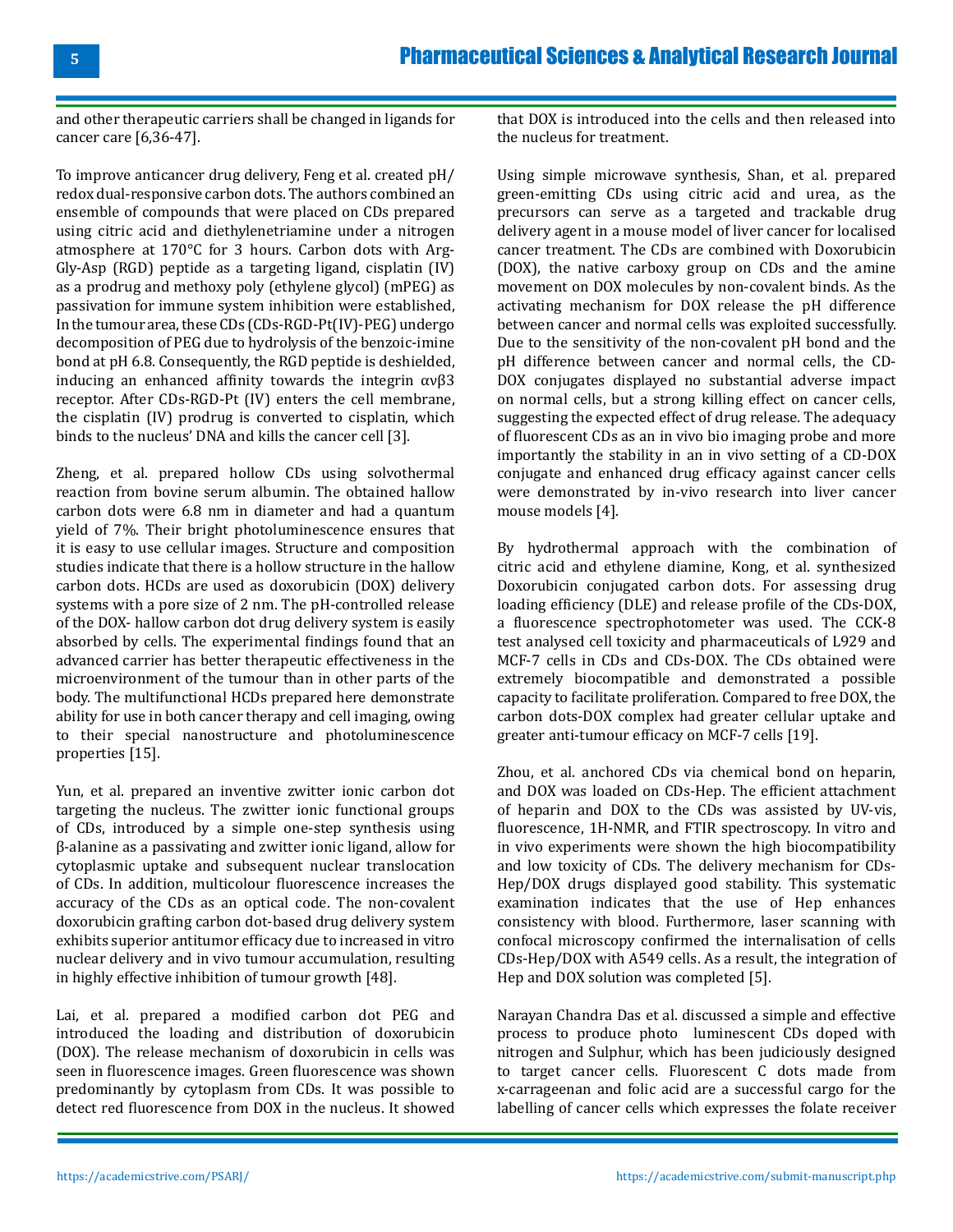on its surface. Strong water soluble, excellent photo stability and biocompatibility have been revealed in the prepared C-dots. The prepared carbon dots played the role of a nanovehicle under different pH environments for the anticancer drug capecitabine. The folate receptor in C-dots has resulted in incredible cancer cell targetability, which is highly promising in biomedical studies [23].

Triple conjugated carbon dots that are 1.5-1.7 nm in average particle size were prepared by Leblanc et al. For the development of the triple conjugation process, transferrin (the target ligand) and two anti-cancer medicines, epirubicin

and temozolomide were mixed in C-dots. In vitro experiments have shown the dramatically decreased cell viability of transferrin conjugate samples relative to non-transferrin conjugates. The three-fold (C-DT) mechanism is more cytotoxic than any dual C-TT and C-ET systems in the three transferrin conjugated samples to the glioblastoma brain tumour cell lines. The triple conjugate system (epirubicin, temozolomide and transferrin) on CDs has been reported to be a stronger therapeutic agent than its corresponding single drug delivery system [17]. Table 2 shows some example of drugs used in carbon dots.

| Sl.no | <b>Drug</b>              | <b>Materials</b>                                                                            | <b>References</b> |
|-------|--------------------------|---------------------------------------------------------------------------------------------|-------------------|
|       | CISPLATIN(IV)            | Citric acid, diethylenetriamine.                                                            | 491               |
|       | EPIRUBICIN, TEMOZOLOMIDE | Carbon nano powder, sulfuric acid, NaOH solution,<br>chloroform by acidic oxidation method. | 17                |
|       | PROTOPORPHYRIN IX        | Citric acid, ethylenediamine.                                                               | [50]              |
| 4     | <b>DOXORUBICIN</b>       | Citric acid, ethylenediamine by hydrothermal<br>method                                      | [ $19$ ]          |

**Table 2:** Some example of drugs used in carbon dots.

Sumanta Kumar Sahu, et al. Approach that combines the synthesis of NMOF (IRMOF 3) and the encapsulation of the target molecule (folic acid) in a single phase on the surface of magnetic nanoparticles modified by chitosan. Several days of control and pH-responsive drug release are a notable characteristic of chitosan. Doxorubicin (DOX) was integrated into the magnetic formulation of NMOF and showed elevated drug load (1,63 g DOX g-1 magnetic NMOFs).In contrast to normal (L929) cells, these folate-targeted magnetic NMOFs have more complex cellular internalization against folateover expressed cancer (HeLa) cells [34].

### **Conclusion**

CDs are nano materials having wide potentials in many requests especially in nanomedicine. These carbon dots are excellent drug carriers because of their favorable optical properties, biocompatibilityand retention time can be increased, which increases treatment efficacy. Generally, chemotherapy is used for treatment for cancer but it has its own bane which is totally contrast to patient compliance and to overcome these difficulties carbon dots pave way to effectively and beneficially treat patients. The emphasis of this review is on carbon dots recent advancements in terms of rational synthesis, properties, and applications in cancer drug delivery. Every year, thousands of new carbon dot synthetic methodologies are reported, despite the fact that their large-scale preparation remains a challenge due to their simple and high yields. Carbon dots can be utilized at its best with greater research by researchers in near future.

# **References**

- 1. Sagbas S, Sahiner N (2019) Carbon dots: preparation, properties, and application. In Nano carbon and its Composites 651-676.
- 2. Tuerhong M, Yang XU, Xue Bo YI (2017) Review on carbon dots and their applications. Chinese Journal of Analytical Chemistry 45(1): 139-150.
- 3. [Koutsogiannis P, Thomou E, Stamatis H, Gournis D,](https://www.tandfonline.com/doi/full/10.1080/23746149.2020.1758592)  [Rudolf P \(2020\) Advances in fluorescent carbon dots](https://www.tandfonline.com/doi/full/10.1080/23746149.2020.1758592) [for biomedical applications. Advances in Physics: X 5\(1\):](https://www.tandfonline.com/doi/full/10.1080/23746149.2020.1758592) [1758592.](https://www.tandfonline.com/doi/full/10.1080/23746149.2020.1758592)
- 4. Zeng Q, Shao D, He X, Ren Z, Ji W, et al. (2016) Carbon dots as a trackable drug delivery carrier for localized cancer therapy in vivo. Journal of Materials Chemistry B 4(30): 5119-5126.
- 5. Zhang M, Yuan P, Zhou N, Su Y, Shao M, et al. (2017) pH-Sensitive N-doped carbon dots–heparin and doxorubicin drug delivery system: preparation and anticancer research. RSC advances 7(15): 9347-9356.
- 6. [Ridha AA, Pakravan P, Azandaryani AH, Zhaleh H \(2020\)](https://www.x-mol.com/paper/1308668646946738176?recommendPaper=5677756) [Carbon dots; the smallest photoresponsive structure](https://www.x-mol.com/paper/1308668646946738176?recommendPaper=5677756)  [of carbon in advanced drug targeting. J Drug Deliv Sci](https://www.x-mol.com/paper/1308668646946738176?recommendPaper=5677756) [Technol 55: 101408.](https://www.x-mol.com/paper/1308668646946738176?recommendPaper=5677756)
- 7. [Xu X, Ray R, Gu Y, Ploehn HJ, Gearheart L, et al. \(2004\)](https://pubs.acs.org/doi/10.1021/ja040082h) [Electrophoretic analysis and purification of fluorescent](https://pubs.acs.org/doi/10.1021/ja040082h)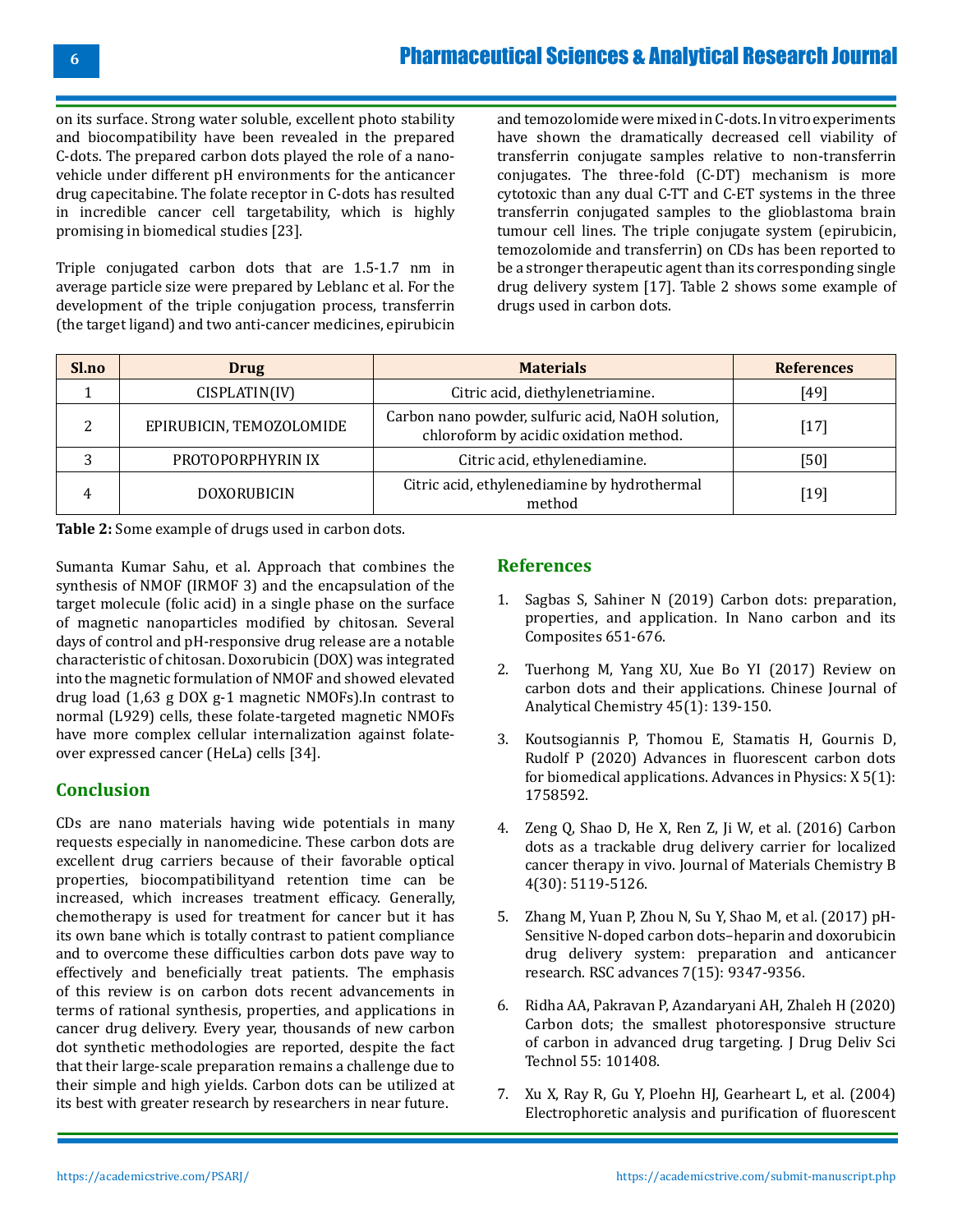**7**

[single-walled carbon nanotube fragments. Am Chem Soc](https://pubs.acs.org/doi/10.1021/ja040082h) [126\(40\): 12736-12737.](https://pubs.acs.org/doi/10.1021/ja040082h)

- 8. [Yuan Y, Guo B, Hao L, Liu N, Lin Y, et al. \(2017\)](https://pubmed.ncbi.nlm.nih.gov/28806666/) [Doxorubicin-loaded environmentally friendly carbon](https://pubmed.ncbi.nlm.nih.gov/28806666/) [dots as a novel drug delivery system for nucleus targeted](https://pubmed.ncbi.nlm.nih.gov/28806666/) [cancer therapy. Colloids and Surfaces B Biointerfaces](https://pubmed.ncbi.nlm.nih.gov/28806666/) [159: 349-359.](https://pubmed.ncbi.nlm.nih.gov/28806666/)
- 9. [Gayen B, Palchoudhury S, Chowdhury J \(2019\) Carbon](https://www.hindawi.com/journals/jnm/2019/3451307/) [dots: a mystic star in the world of nanoscience. Journal](https://www.hindawi.com/journals/jnm/2019/3451307/) [of Nanomaterials 2019.](https://www.hindawi.com/journals/jnm/2019/3451307/)
- 10. [Georgakilas V, Perman JA, Tucek J, Zboril R \(2015\)](https://pubs.acs.org/doi/10.1021/cr500304f) [Broad family of carbon nanoallotropes: classification,](https://pubs.acs.org/doi/10.1021/cr500304f) [chemistry, and applications of fullerenes, carbon dots,](https://pubs.acs.org/doi/10.1021/cr500304f) [nanotubes, graphene, nanodiamonds, and combined](https://pubs.acs.org/doi/10.1021/cr500304f) [superstructures. Chem Rev 115\(11\): 4744-4822.](https://pubs.acs.org/doi/10.1021/cr500304f)
- 11. Hutton GA, Martindale BC, Reisner E (2017) Carbon dots as photosensitisers for solar-driven catalysis. Chemical Society Reviews 46(20): 6111-6123.
- 12. [Wang X, Feng Y, Dong P, Huang J \(2019\) A Mini Review](https://www.frontiersin.org/articles/10.3389/fchem.2019.00671/full) [on Carbon Quantum Dots: Preparation, Properties and](https://www.frontiersin.org/articles/10.3389/fchem.2019.00671/full) [Electrocatalytic Application. Fron Chem 7: 671.](https://www.frontiersin.org/articles/10.3389/fchem.2019.00671/full)
- 13. [Wang J, Qiu J \(2016\) A review of carbon dots in biological](https://link.springer.com/article/10.1007/s10853-016-9797-7) [applications. Journal of Materials Science 51\(10\): 4728-](https://link.springer.com/article/10.1007/s10853-016-9797-7) [4738.](https://link.springer.com/article/10.1007/s10853-016-9797-7)
- 14. [Li Q, Zhang S, Dai L, Li LS \(2012\) Nitrogen-doped colloidal](https://pubs.acs.org/doi/10.1021/ja309270h) [graphene quantum dots and their size-dependent](https://pubs.acs.org/doi/10.1021/ja309270h) [electrocatalytic activity for the oxygen reduction](https://pubs.acs.org/doi/10.1021/ja309270h) [reaction. J Am Chem Soc 134\(46\): 18932-18935.](https://pubs.acs.org/doi/10.1021/ja309270h)
- 15. [Zheng XT, Ananthanarayanan A, Luo KQ, Chen P \(2015\)](https://onlinelibrary.wiley.com/doi/abs/10.1002/smll.201402648) [Glowing graphene quantum dots and carbon dots:](https://onlinelibrary.wiley.com/doi/abs/10.1002/smll.201402648) [properties, syntheses, and biological applications. Small](https://onlinelibrary.wiley.com/doi/abs/10.1002/smll.201402648) [11\(14\): 1620-1636.](https://onlinelibrary.wiley.com/doi/abs/10.1002/smll.201402648)
- 16. [Zhu S, Song Y, Zhao X, Shao J, Zhang J, et al. \(2015\)](https://link.springer.com/article/10.1007/s12274-014-0644-3) [The photoluminescence mechanism in carbon dots](https://link.springer.com/article/10.1007/s12274-014-0644-3) [\(graphene quantum dots, carbon nanodots, and polymer](https://link.springer.com/article/10.1007/s12274-014-0644-3) [dots\): current state and future perspective. Nano](https://link.springer.com/article/10.1007/s12274-014-0644-3) [research 8\(2\): 355-381.](https://link.springer.com/article/10.1007/s12274-014-0644-3)
- 17. Hettiarachchi SD, Graham RM, Mintz KJ, Zhou Y, Vanni S, et al. (2019) Triple conjugated carbon dots as a nanodrug delivery model for glioblastoma brain tumors. Nanoscale 11(13): 6192-6205.
- 18. [Ganguly S, Das P, Bose M, Mondal S, Das NC, et al. \(2017\)](https://app.dimensions.ai/details/publication/pub.1085991274) [Strongly blue-luminescent N-doped carbogenic dots as](https://app.dimensions.ai/details/publication/pub.1085991274) [a tracer metal sensing probe in aqueous medium and](https://app.dimensions.ai/details/publication/pub.1085991274) [its potential activity towards in situ Ag-nanoparticle](https://app.dimensions.ai/details/publication/pub.1085991274) [synthesis. Sensors and Actuators B Chemical 252: 735-](https://app.dimensions.ai/details/publication/pub.1085991274)

[746.](https://app.dimensions.ai/details/publication/pub.1085991274)

- 19. [Kong T, Hao L, Wei Y, Cai X, Zhu B \(2018\) Doxorubicin](https://pubmed.ncbi.nlm.nih.gov/30039515/) [conjugated carbon dots as a drug delivery system for](https://pubmed.ncbi.nlm.nih.gov/30039515/) [human breast cancer therapy. Cell prolif 51\(5\): e12488.](https://pubmed.ncbi.nlm.nih.gov/30039515/)
- 20. [He Q, Shi J \(2014\) MSN anti-cancer nanomedicines:](https://pubmed.ncbi.nlm.nih.gov/24142549/) [chemotherapy enhancement, overcoming of drug](https://pubmed.ncbi.nlm.nih.gov/24142549/) [resistance, and metastasis inhibition. Adv. Mater 26\(3\):](https://pubmed.ncbi.nlm.nih.gov/24142549/) [391-411.](https://pubmed.ncbi.nlm.nih.gov/24142549/)
- 21. [Siegel RL, Miller KD, Jemal A \(2015\) Cancer statistics,](https://pubmed.ncbi.nlm.nih.gov/25559415/) [2015. CA Cancer J Clin 65\(1\): 5-29.](https://pubmed.ncbi.nlm.nih.gov/25559415/)
- 22. Hua XW, Bao YW, Chen Z, Wu FG (2017) Carbon quantum dots with intrinsic mitochondrial targeting ability for mitochondria-based theranostics. Nanoscale 9(30): 10948-10960.
- 23. [Das P, Ganguly S, Agarwal T, Maity P, Das NC, et al. \(2019\)](https://www.x-mol.com/paper/1234204707173453824?recommendPaper=5959257) [Heteroatom doped blue luminescent carbon dots as a](https://www.x-mol.com/paper/1234204707173453824?recommendPaper=5959257) [nano-probe for targeted cell labeling and anticancer](https://www.x-mol.com/paper/1234204707173453824?recommendPaper=5959257)  [drug delivery vehicle. J Matchemphys 237:121860.](https://www.x-mol.com/paper/1234204707173453824?recommendPaper=5959257)
- 24. [Li WQ, Wang Z, Hao S, Sun L, Nisic M, et al. \(2018\)](https://pubmed.ncbi.nlm.nih.gov/29411807/) [Mitochondria-based aircraft carrier enhances in](https://pubmed.ncbi.nlm.nih.gov/29411807/) [vivo imaging of carbon quantum dots and delivery of](https://pubmed.ncbi.nlm.nih.gov/29411807/) [anticancer drug. Nanoscale 10\(8\): 3744-3752.](https://pubmed.ncbi.nlm.nih.gov/29411807/)
- 25. [Hua XW, Bao YW, Wu FG \(2018\) Fluorescent carbon](https://pubmed.ncbi.nlm.nih.gov/29508612/)  [quantum dots with intrinsic nucleolus-targeting](https://pubmed.ncbi.nlm.nih.gov/29508612/)  [capability for nucleolus imaging and enhanced cytosolic](https://pubmed.ncbi.nlm.nih.gov/29508612/) [and nuclear drug delivery. ACS Appl Mater Interfaces](https://pubmed.ncbi.nlm.nih.gov/29508612/) [10\(13\): 10664-10677.](https://pubmed.ncbi.nlm.nih.gov/29508612/)
- 26. Gao G, Jiang YW, Yang J, Wu FG (2017) Mitochondriatargetable carbon quantum dots for differentiating cancerous cells from normal cells. Nanoscale 9(46): 18368-18378.
- 27. Essner JB, Laber CH, Ravula S, Polo Parada L, Baker GA (2016) Pee-dots: biocompatible fluorescent carbon dots derived from the upcycling of urine. Green Chem 18(1): 243-250.
- 28. [Azandaryani AH, Kashanian S, Derakhshandeh K \(2017\)](https://pubmed.ncbi.nlm.nih.gov/29110284/) [Folate conjugated hybrid nanocarrier for targeted](https://pubmed.ncbi.nlm.nih.gov/29110284/) [letrozole delivery in breast cancer treatment. Pharm Res](https://pubmed.ncbi.nlm.nih.gov/29110284/) [34\(12\): 2798-2808.](https://pubmed.ncbi.nlm.nih.gov/29110284/)
- 29. Wang R, Lu KQ, Tang ZR, Xu YJ (2017) Recent progress in carbon quantum dots: synthesis, properties and applications in photocatalysis. J Mater Chem A 5(8): 3717-3734.
- 30. Wang Q, Huang X, Long Y, Wang X, Zhang H, et al. (2013) Hollow luminescent carbon dots for drug delivery.